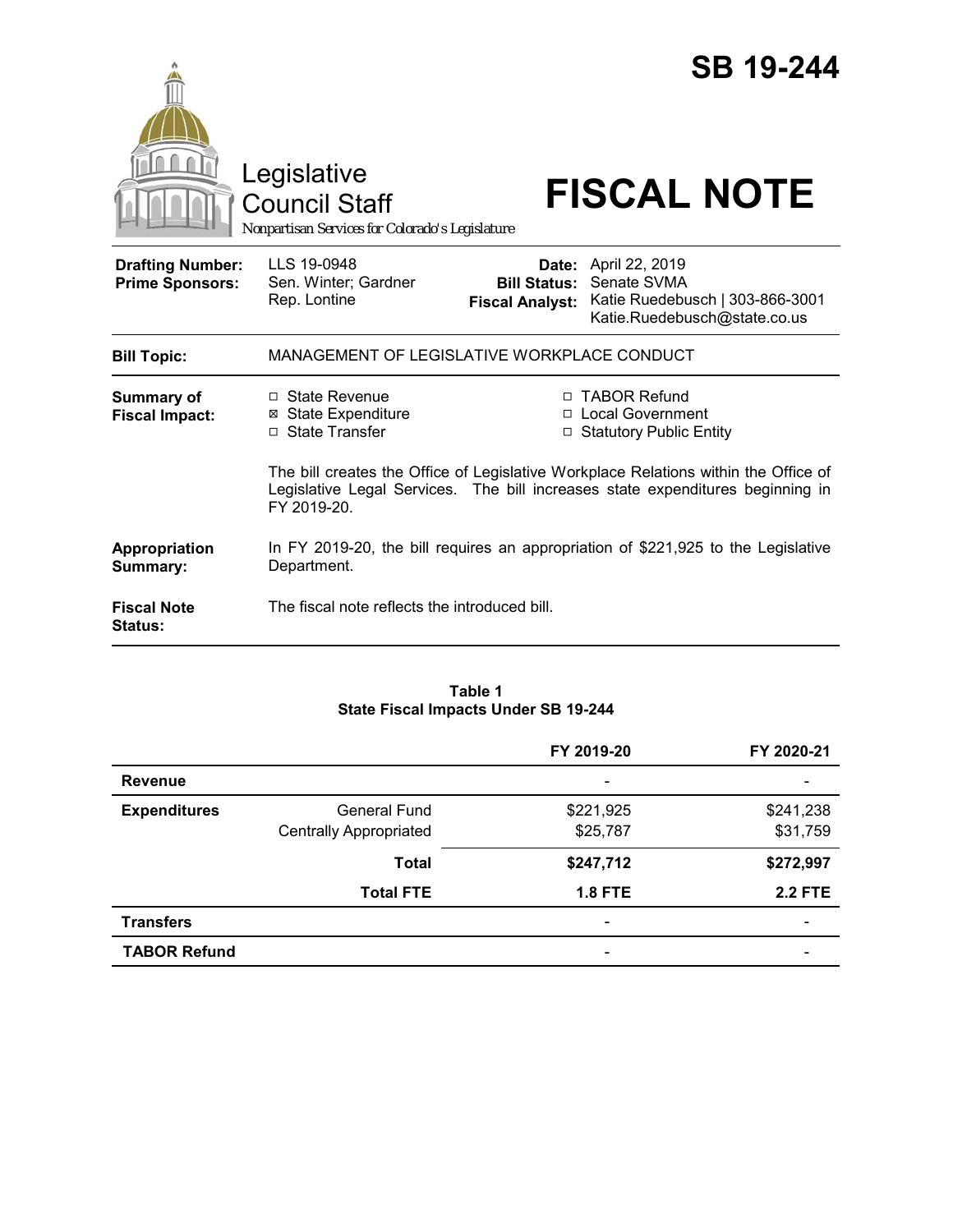April 22, 2019

# **Summary of Legislation**

The bill creates the Office of Legislative Workplace Relations (OLWR) within the Office of Legislative Legal Services (OLLS). OLWR will provide services related to employee relations, training, workplace culture, and workplace harassment. OWLR's office space may be in the State Capitol or a nearby building and must be situated in order to provide convenient access and confidentiality.

The bill also clarifies what records are subject open records requests and exempts certain records from the definition of public records. Also, the bill allows any workplace harassment committee of the Senate or the House of Representatives to release the executive summary of any investigation regarding any facts found more likely than not to be a violation and the name of violator. The bill specifies factors to be considered when releasing an executive summary, and the release of such a summary may not reveal the name of the complainant or witness. Lastly, the OLWR must publish an annual statistical report including the total number of complaints received under the policy and their resolution.

# **Background**

During the 2018 Regular Session, the General Assembly hired Investigations Law Group (ILG) to study workplace harassment at the General Assembly and to make recommendations on how to improve the workplace culture. After receiving the recommendations, the General Assembly hired a Human Resources Administrator. During the 2018 legislative interim, the Legislative Workplace Interim Study Committee was directed to study the ILG report and make recommendations to the Executive Committee of the Legislative Council. The committee recommended that OLWR be placed in OLLS and staffed with 2.0 FTE.

### **Assumptions**

This fiscal note assumes that workplace harassment committees of the Senate or the House of Representatives discussed in the bill will be created by rule or separate resolution, and any costs associated with those committees will be addressed through the annual budget process. For informational purposes, costs are approximately \$5,000 for legislator per diem and reimbursement for meetings during the interim, assuming one committee for each chamber.

### **State Expenditures**

The bill increases General Fund expenditures by \$247,712 and 1.8 FTE in FY 2019-20 and \$272,997 and 2.2 FTE in FY 2020-21. The impacts are summarized in Table 2 and described below.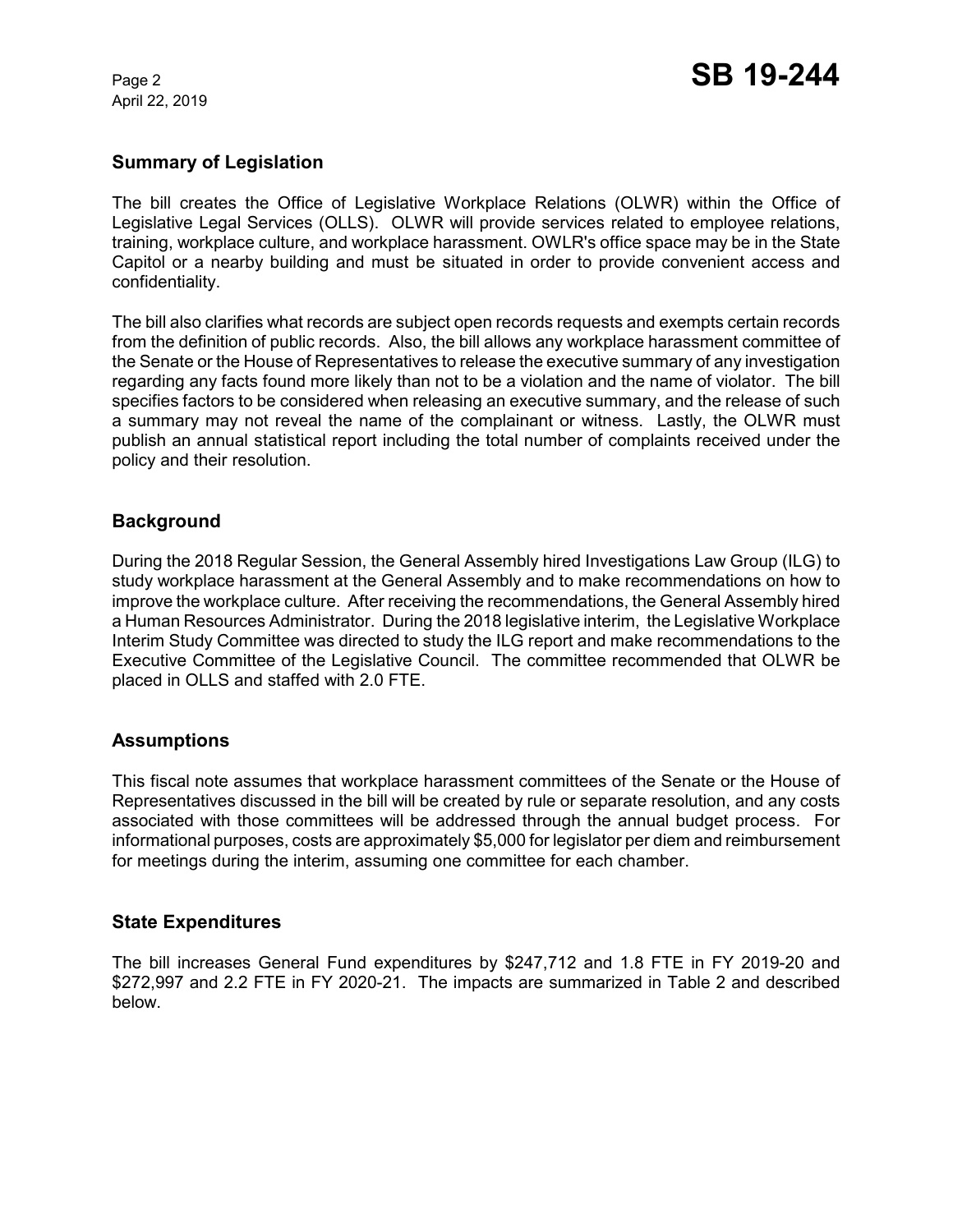**Table 2 Expenditures Under SB 19-234**

|                                                    | FY 2019-20     | FY 2020-21     |
|----------------------------------------------------|----------------|----------------|
| <b>Office of Legislative Legal Services</b>        |                |                |
| <b>Personal Services</b>                           | \$115,572      | \$143,911      |
| <b>Operating Expenses and Capital Outlay Costs</b> | \$12,066       | \$2,090        |
| Third-Party Investigations                         | \$30,000       | \$30,000       |
| <b>Training Materials</b>                          | \$5,000        | \$5,000        |
| Leased Space                                       | \$60,237       | \$60,237       |
| Centrally Appropriated Costs*                      | \$25,787       | \$25,787       |
| FTE - Personal Services                            | 1.8 FTE        | 2.2 FTE        |
| <b>Total Cost</b>                                  | \$247,712      | \$272,997      |
| <b>Total FTE</b>                                   | <b>1.8 FTE</b> | <b>2.2 FTE</b> |

 *\* Centrally appropriated costs are not included in the bill's appropriation.*

**Office of Legislative Legal Services.** OLLS requires \$273,710 and an additional 1.8 FTE in FY 2019-20. These expenditures are discussed in detail below.

- *Office of Legislative Workplace Relations.* OLWR will hire a full-time Training and Organizational Development Specialist, an Administrative Assistant, and increase the salary of the current Human Resources Administrator to a director level salary. OLWR will also require 0.2 FTE for a Staff Attorney to staff and advise any standing committees. Costs for the new staff are prorated for the General Fund paydate shift in FY 2019-20.
- *Third-party investigations.* Starting in FY 2019-20, expenditures will increase by \$30,000 for the new office to contract for an average of four third-party investigations per year. In FY 2017-18, there were six investigations that costs of total of \$50,158, with investigations ranging in cost from \$2,310 to \$20,825 per investigation. Approximately \$26,000 has been spent on investigations to date in FY 2019-20.
- *Training and policy creation.* Starting in FY 2019-20, the OLWR will have costs of \$5,000 per year to create and purchase harassment training materials, such as videos, and surveys. Workload will also increase for the OLWR to create additional policies, goals, and campaigns based on the recommendations of the Executive Committee.
- *Leased space.* This fiscal note assumes the OLWR will need to lease space for the new office. Leased space costs are estimated to be \$60,237 per year in order to lease 2,619 square feet at a cost of \$23 per square foot.

**Legislative service agencies.** Starting in FY 2019-20, it is estimated that workload for legislative service agencies that are currently handling harassment complaints will decrease. It is assumed that this decrease in workload will not require a reduction in appropriations for any individual agency.